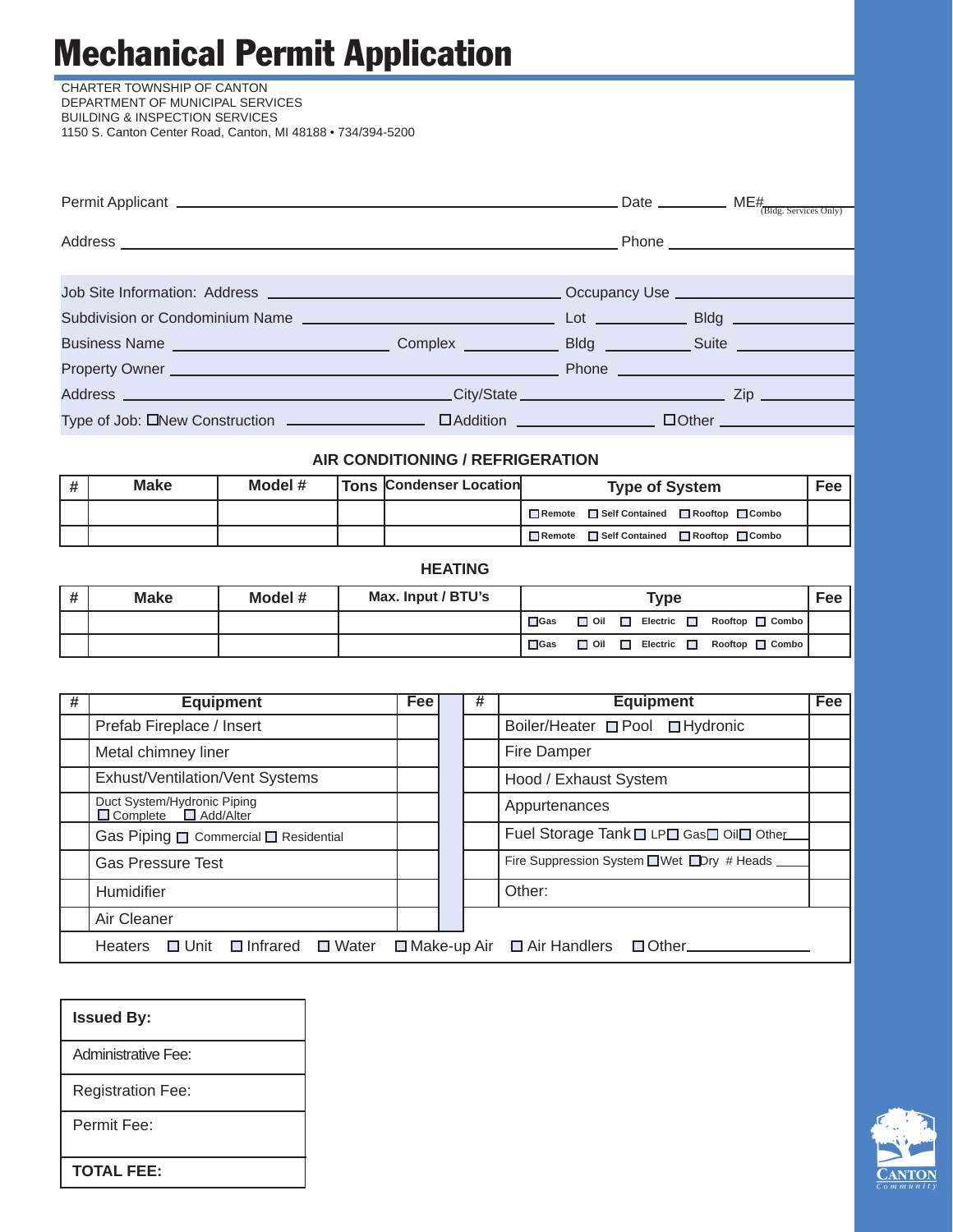## Mechanical Permit Application pg.2

Section 23a of the state construction code act of 1972, 1972 PA 230, MCL 125.1523A, prohibits a person from conspiring to circumvent the licensing requirements of this state relating to persons who are to perform work on a residential building or a residential structure. Violators of section 23a are subjected civil fines.

#### **TO BE COMPLETED BY CONTRACTOR**

LICENSE NO. \_\_\_\_\_\_\_\_\_\_\_\_\_\_\_\_\_\_\_CLASSIFICATION CODES \_\_\_\_\_\_\_\_\_\_\_\_\_\_\_\_\_\_\_\_\_\_\_\_\_\_\_\_ EXP. DATE \_\_\_\_\_\_\_\_\_\_\_\_\_\_\_\_\_\_

FEDERAL EMPLOYER ID NO. OR REASON FOR EXEMPTION

WORKERS COMP INSURANCE CARRIER OR REASON FOR EXEMPTION

MESC EMPLOYER NUMBER OR REASON FOR EXEMPTION

I hereby certify that the proposed work is authorized by the owner of record and that I have been authorized by the Owner to make this application as his authorized agent and I agree to conform to all applicable laws of this jurisdiction.

Signature of Applicant **Date** Date **Date** 

Email Address:

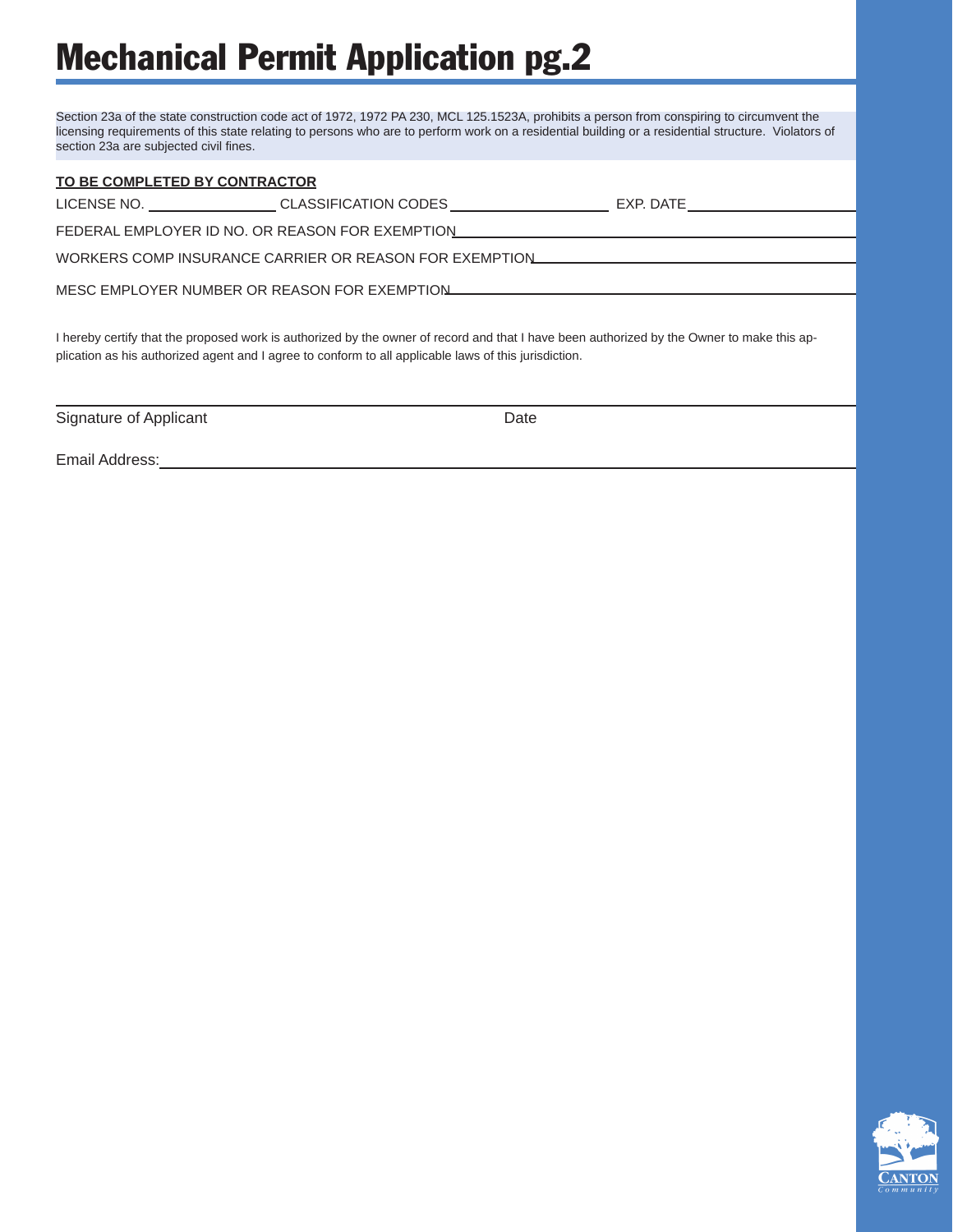

### **Gas Pipe and Gas Meter Sizing Worksheet**

#### **Project Address:**

The International Fuel Gas Code, Section 402.1 & 402.2, requires the gas meter and piping to be sized for the full appliance load. To insure compliance, this worksheet shall be completed prior to the issuance of a mechanical permit for the following types of installations:

#### **Tank-less Water Heaters, Generators and Pool Heaters**

Identify all gas fueled appliances in the building and complete the information below:

| <b>APPLIANCE:</b>                 | <b>BTU RATING:</b> | <b>N/A</b> |
|-----------------------------------|--------------------|------------|
| Tankless water heater             |                    |            |
| Water heater                      |                    |            |
| Furnace                           |                    |            |
| Dryer                             |                    |            |
| Stove                             |                    |            |
| Oven                              |                    |            |
| <b>Gas fireplace</b>              |                    |            |
| Swimming pool heater              |                    |            |
| Other                             |                    |            |
| Generator cubic feet or KW rating |                    |            |
| <b>TOTAL:</b><br>XX               |                    |            |

Cubic foot capacity of gas meter:

If the total exceeds the capacity of the current gas meter, I am aware that I will have to contact my natural gas provider to have an appropriately sized meter installed. This will be done before the final inspection.

Contractor Signature: University of Contractor Signature:

Property Owner: New York Changes and the Changes of the Changes of the Changes of the Changes of the Changes of the Changes of the Changes of the Changes of the Changes of the Changes of the Changes of the Changes of the C

**Building & Inspection Services** 734/394-5200 **Planning Services** 734/394-5170

**DEPARTMENT OF MUNICIPAL SERVICES** 1150 Canton Center S. Canton, MI 48188-1699 www.canton-mi.org 734/394-5160

**Engineering Services** 734/394-5150 **Public Works** 734/397-1011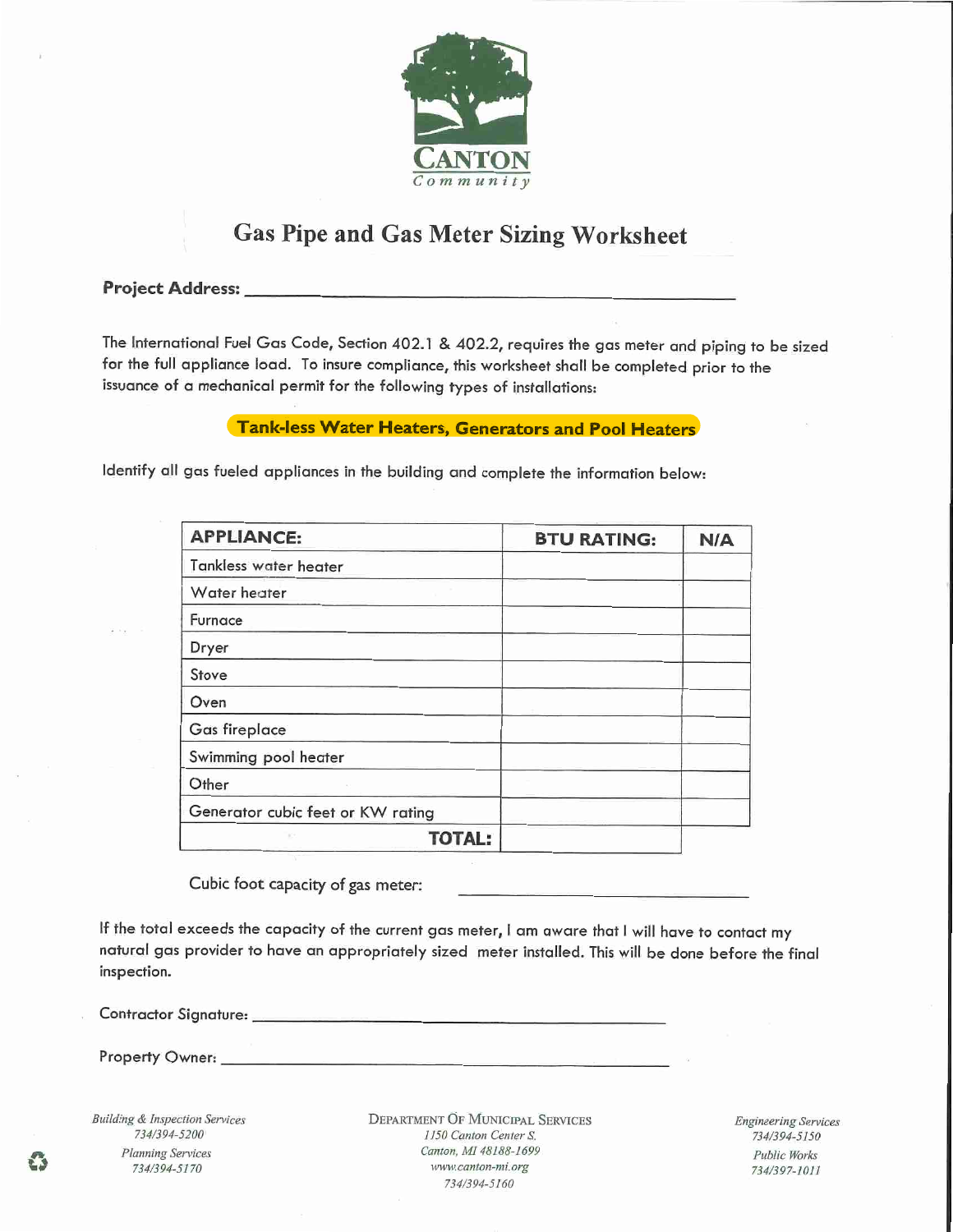## **Building and Inspection Services Fee Schedule**

#### Type of Application (all permits are non-transferrable) Fee Administration Fee (Non-Refundable) \$40 Minimum Permit Fee \$30 \$25 Permit Cancellation (minimum or 25% of fee, whichever is greater) **Investigation Fee** \$100 **New/Replacement Installation Permit** Gas-fired Equipment, under 400,000 BTU/Hour **Commercial/Industrial Water Heaters** \$50/each Commercial/Industrial Hot Water Unit Heater (fan coil unit) \$35/each **Conversion Burners** \$40/each Furnaces, Boilers, Unit Heaters \$75/each **Gas-fired Appliances** \$35/each (including but not limited to gas logs, gas lights, barbecue, range, oven, dryer) **Infrared Unit** \$50/each Make-up Air Units/Air Handler \$40/each **Residential Water Heaters** \$30/each Room Heaters/Wall Furnaces \$35/each **Swimming Pool Boilers/Heaters** \$50/each **New/Replacement Installation Permit** Gas-Fired Equipment, over 400,000 BTU/Hour **Conversion Burners** \$60/each Furnaces, Unit Heaters \$75/each Make-up Air Units/Air Handlers \$75/each Swimming Pool Boilers/Heaters \$75/each **New/Replacement Installation Permit** Fuel Oil-fired Equipment, under 5 Gallons/Hour

| <b>Commercial/Industrial Water Heaters/Boilers</b> | \$60/each |
|----------------------------------------------------|-----------|
| <b>Conversion Burners</b>                          | \$40/each |
| Furnaces, Boilers, Unit Heaters                    | \$75/each |
| Make-up Air Units/Air Handlers                     | \$40/each |
| Room Heaters (stoves, portable heaters)            | \$30/each |
| <b>Swimming Pool Boilers/Heaters</b>               | \$50/each |
|                                                    |           |

#### **New/Replacement Installation Permit**

| Fuel Oil-fired Equipment, Over 5 Gallons/Hour |           |
|-----------------------------------------------|-----------|
| <b>Conversion Burners</b>                     | \$60/each |
| Furnaces, Unit Heaters                        | \$75/each |
| Make-up Air Units/Air Handlers                | \$75/each |

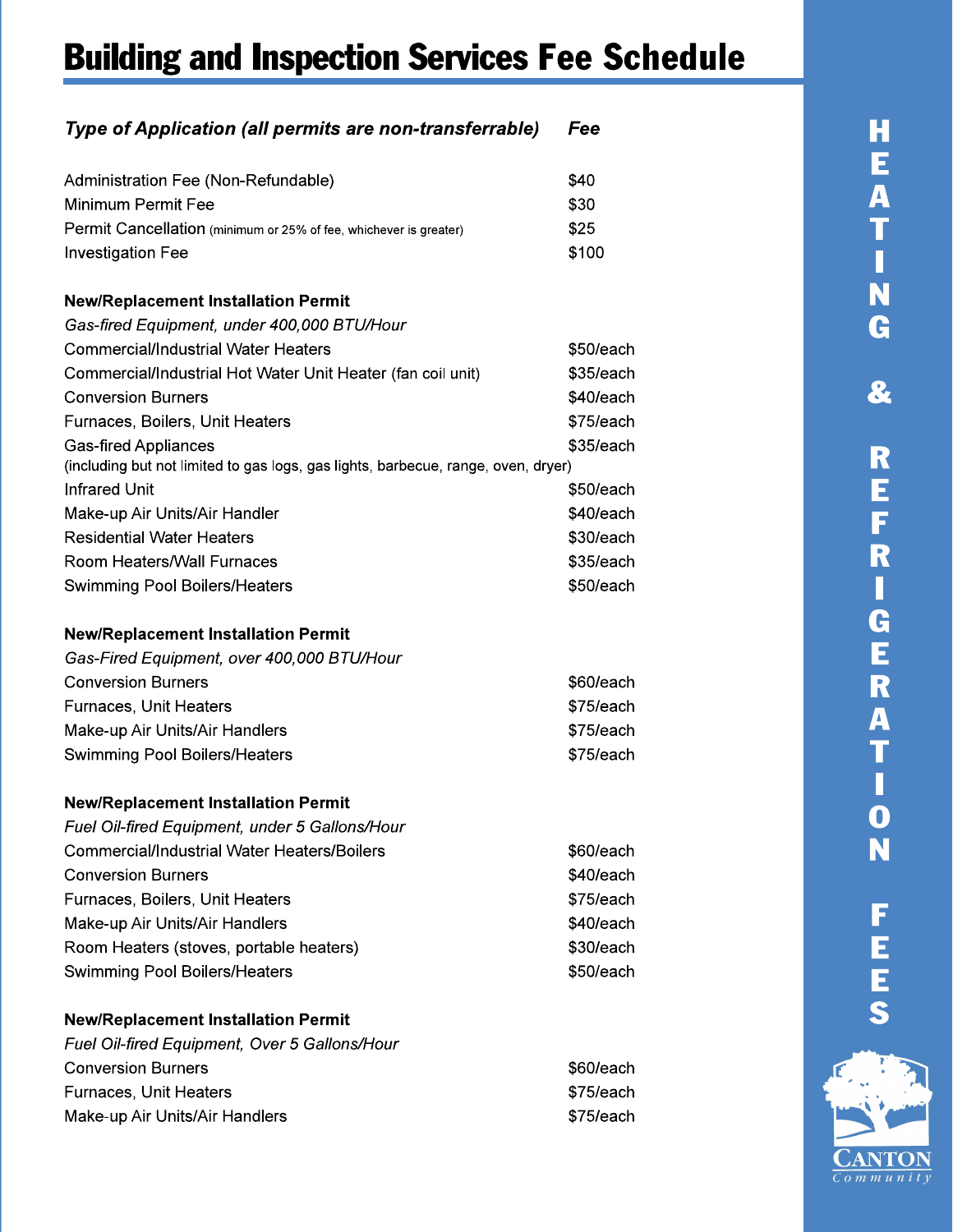### **Building and Inspection Services Fee Schedule**

| <b>Tanks or Drums</b>                                 |           |
|-------------------------------------------------------|-----------|
| Note: Underground for Residential Only                |           |
| Underground (residential only), not over 550 gallons  | \$25/each |
| All Types 551-5,000 Gallons                           | \$45/each |
| All Types 5,001-20,000 Gallons                        | \$50/each |
| All Types 20,001-50,000 Gallons                       | \$60/each |
| All Types 50,001-200,000 Gallons                      | \$70/each |
| All Types 200,001+ Gallons                            | \$80/each |
| Above-ground, not over 550 Gallons                    | \$20/each |
| (residential/commercial/industrial)                   |           |
| <b>Electric Heat Installation Permit</b>              |           |
| Commercial (unit heater, make-up air or strip heater) | \$60/each |
| Residential (furnace or boiler for central system)    | \$50/each |
| <b>Duct Work and Appurtenances</b>                    |           |
| <b>Commercial Duct Addition/Alteration</b>            | \$30/each |
| <b>Commercial Duct System</b>                         | \$75/each |
| Exhaust/Ventilation/Vent Systems                      | \$40/each |
| <b>Fire Dampers</b>                                   | \$10/each |
| Heat Exchanger/Solar Panel                            | \$25/each |
| Prefab Metal Chimney Liner                            | \$25/each |
| <b>Residential Duct System</b>                        | \$60/each |
| <b>Residential Duct Addition/Alteration</b>           | \$25/each |
| <b>Gas Piping/Process Piping</b>                      |           |
| <b>Commercial Unit</b>                                | \$45/each |
| <b>Gas Pressure Test</b>                              | \$25/each |
| Residential Unit (baseboard/hydronic heating)         | \$35/each |
| Liquefied Petroleum (LP) Gas Systems and Storage      |           |
| Per System, Aggregate Connected Capacity              |           |
| 30 Gallons or Less                                    | \$35      |
| 31-60 Gallons                                         | \$45      |
| 61-500 Gallons                                        | \$55      |
| 501-1,200 Gallons                                     | \$75      |
| $1,201+$ Gallons                                      | \$100     |
| Storage with Capacity Not Connected to a system       |           |
| 60 Gallons or Less                                    | \$30      |
| 61-1,200 Gallons                                      | \$40      |
| $1,201+$ Gallons                                      | \$55      |